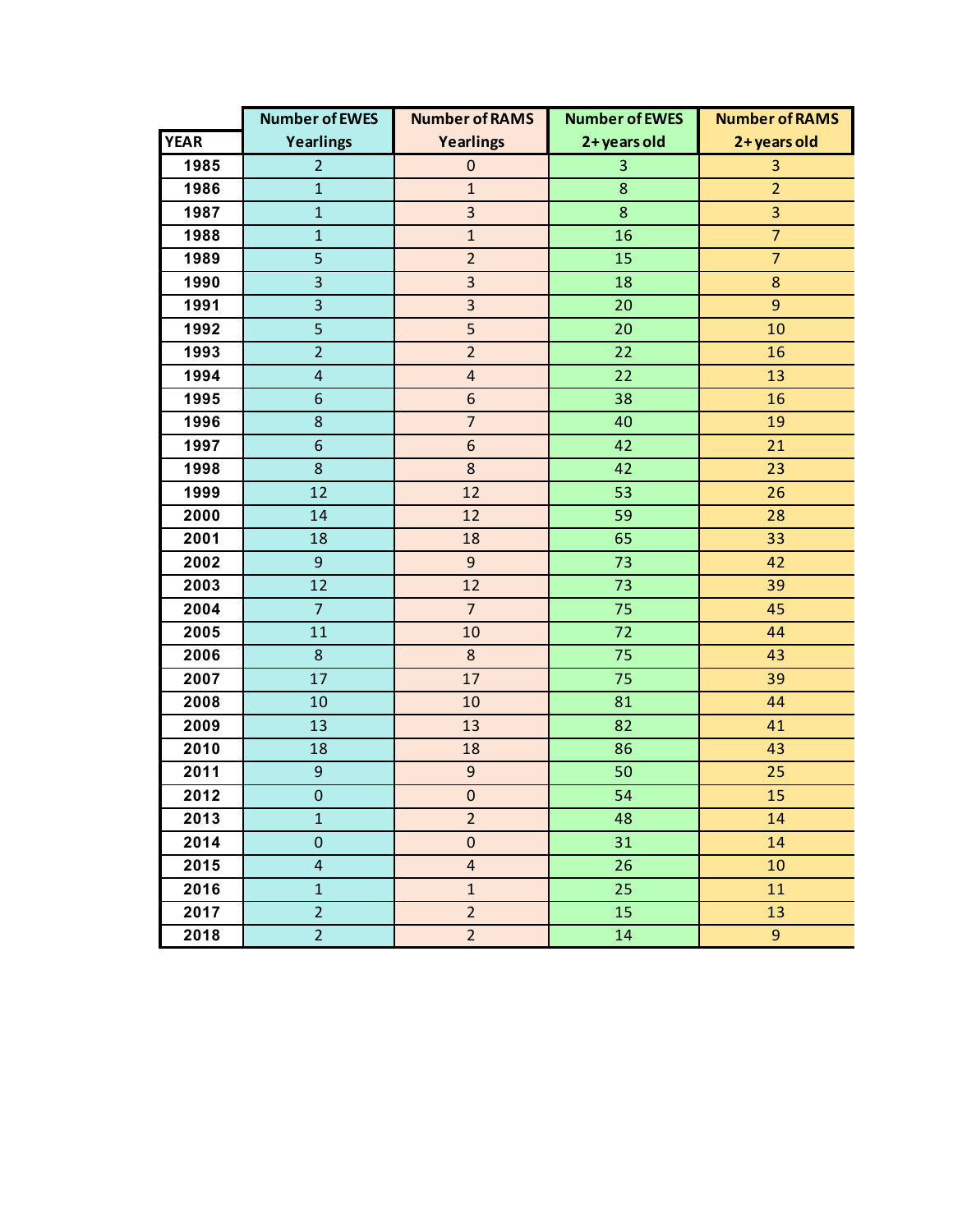| <b>Total Number of</b>         |  |  |  |  |
|--------------------------------|--|--|--|--|
| <b>Bighorn Sheep Each Year</b> |  |  |  |  |
| 8                              |  |  |  |  |
| 12                             |  |  |  |  |
| 15                             |  |  |  |  |
| 25                             |  |  |  |  |
| 29                             |  |  |  |  |
| 32                             |  |  |  |  |
| 35                             |  |  |  |  |
| 40                             |  |  |  |  |
| 42                             |  |  |  |  |
| 43                             |  |  |  |  |
| 66                             |  |  |  |  |
| 74                             |  |  |  |  |
| 75                             |  |  |  |  |
| 81                             |  |  |  |  |
| 103                            |  |  |  |  |
| 113                            |  |  |  |  |
| 134                            |  |  |  |  |
| 133                            |  |  |  |  |
| <b>136</b>                     |  |  |  |  |
| 134                            |  |  |  |  |
| 137                            |  |  |  |  |
| 134                            |  |  |  |  |
| 148                            |  |  |  |  |
| <b>145</b>                     |  |  |  |  |
| <b>149</b>                     |  |  |  |  |
| <b>165</b>                     |  |  |  |  |
| 93                             |  |  |  |  |
| 69                             |  |  |  |  |
| 65                             |  |  |  |  |
| 45                             |  |  |  |  |
| 44                             |  |  |  |  |
| 38                             |  |  |  |  |
| 32                             |  |  |  |  |
| 27                             |  |  |  |  |